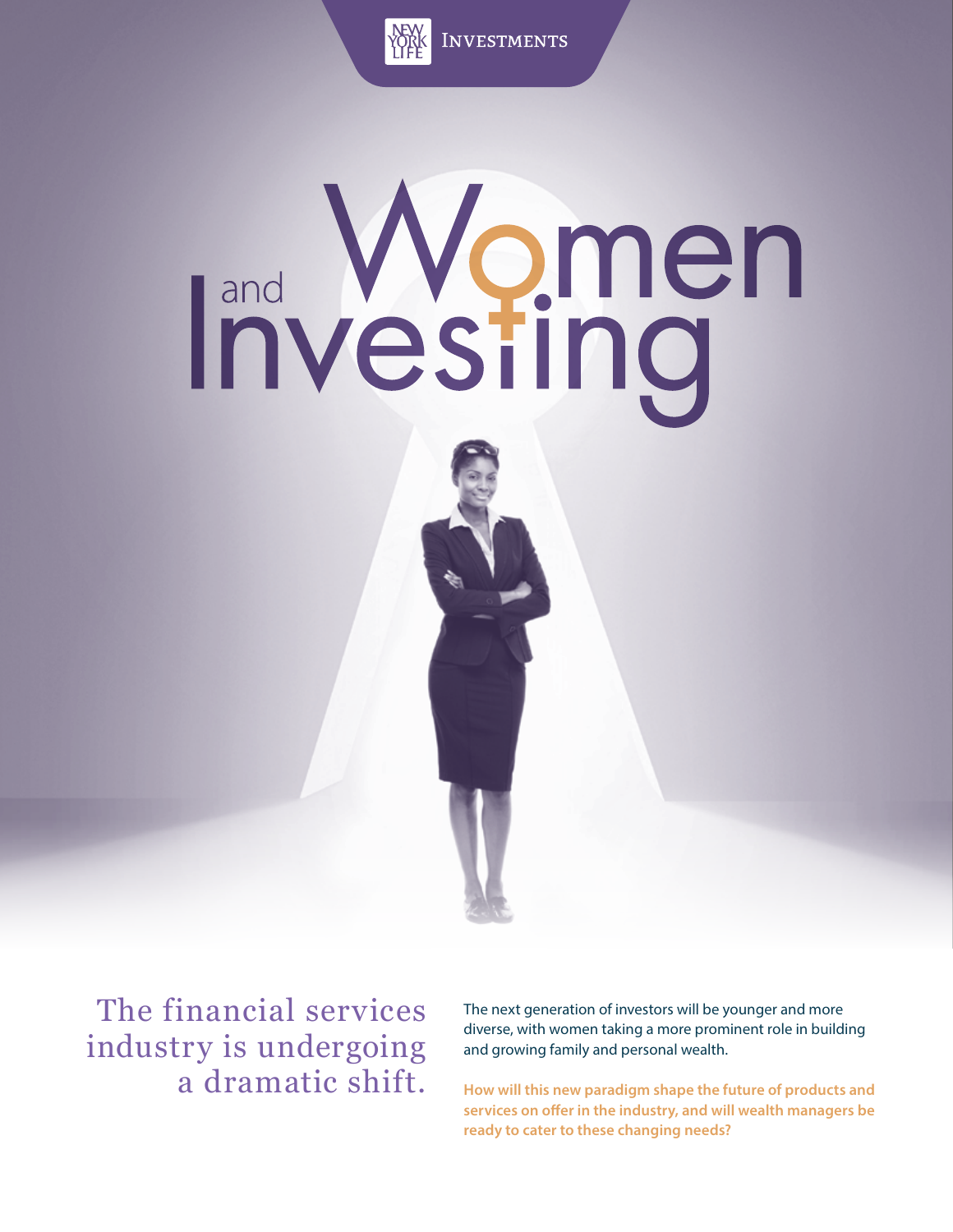### Growing Might Economic

#### 2020 **\$22t** Women are: 2014 **51% \$28.7** underrepresented in the investing **\$14t** world - but this is changing fast. **Trillion** While various cultural and societal reasons contribute to this shift, ٠., there is also a more simple driver: **rising economic might.** Women-controlled Personal wealth in the U.S. Intergenerational wealth set to be inherited by women wealth in North America. controlled by women. over the next 40 years. BMO Wealth Report BMO Wealth Report Forbes **96% 70-80%** Women are: **key decision-makers** for families when it comes to financial moves. Women who have primary, Consumer purchases driven by or shared, responsibility for women, through buying power family financial decisions. and influence. Forbes Forbes Women are: **40% 30% 52%** becoming more **important drivers** of income and wealth for their families. Percentage of U.S. households where Private businesses Management, professional, women are the primary breadwinners. in the U.S. owned and related positions held **This represents nearly a** by women. by women. **4x increase from 1960.** BMO Wealth Report BMO Wealth Report BMO Wealth Report Women are: **61% 57% 60% 52%**up **the majority** of recipients for these degrees in the U.S. \*\* \*\*\* \*\*\*\* Associate's degrees Bachelor's degrees Master's degrees Doctoral degrees

Georgetown University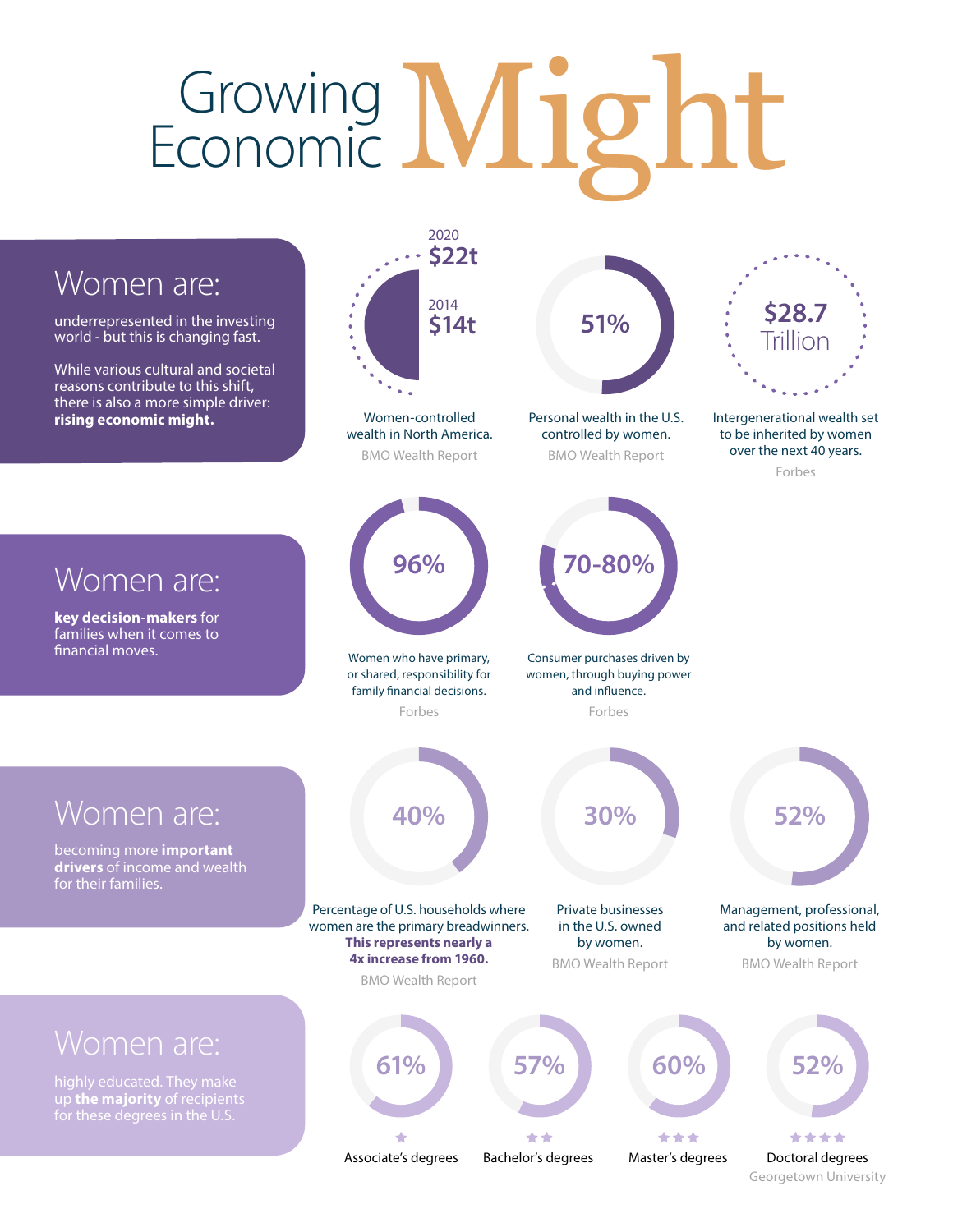## Gap The Wealth Management

#### As women's economic influence rises to new levels, how will they manage this wealth?

Interestingly, studies show that women think about money and wealth differently than men, and differently from the precedents set in the financial services industry.

> But are these advantages being used to their full potential?



#### Women Save More

On average, women save 9.0% of their salary in comparison with men



Some studies show women can earn higher rates of return on investments. In one study, women earned a 0.4% higher rate of return than men.



#### Women Score Lower

On financial literacy test scores (out of 5) in 2015:



Women consistently score lower than men on financial literacy measures, and this gender-based gap may negatively impact women's long-term financial well-being. // FINRA NFCS

- Gary Mottola (FINRA)



#### Women Invest Less

One survey shows that women invest 40% less than men. Wealthsimple



According to another study, if women were given \$1k, they would be 35% less likely to invest the money than men Lexington Law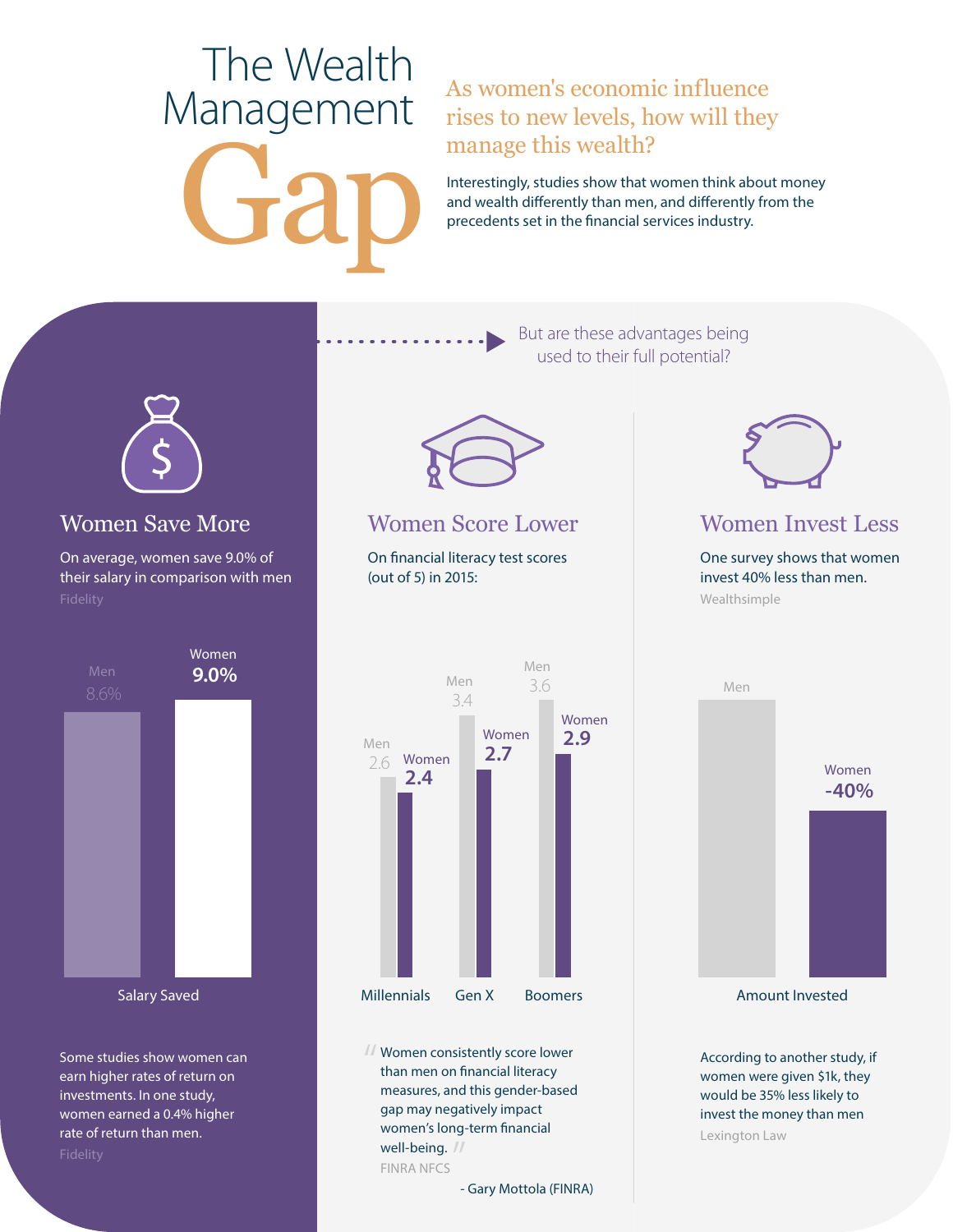Why are so few women investing, and how can the financial services industry better serve women?

# Concerns

Data from a recent survey by New York Life Investments sheds light on why women may be underserved by the industry.

**Let's look at why women are switching nancial advisors:**





33% **Reasons** 

for Switching Financial Advisors in the Past 2 Years

(Among those who switched)





**Lack of Personal Connection with Financial Advisor** 29%

Women don't switch investment advisors simply because of poor performance - there are other, more complex factors involved.

**Part of this is likely because** 62% **of women say they have unique investment needs and challenges:**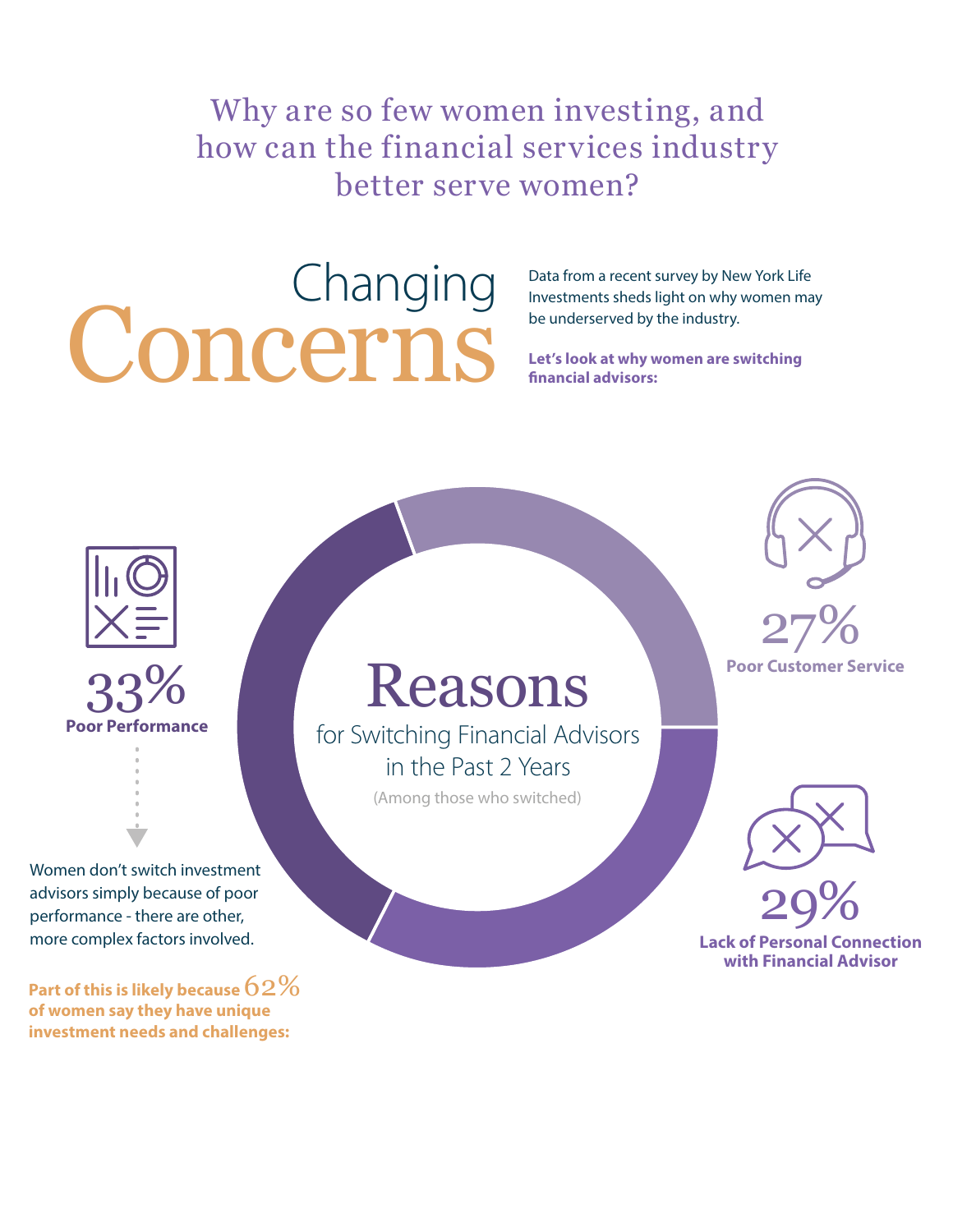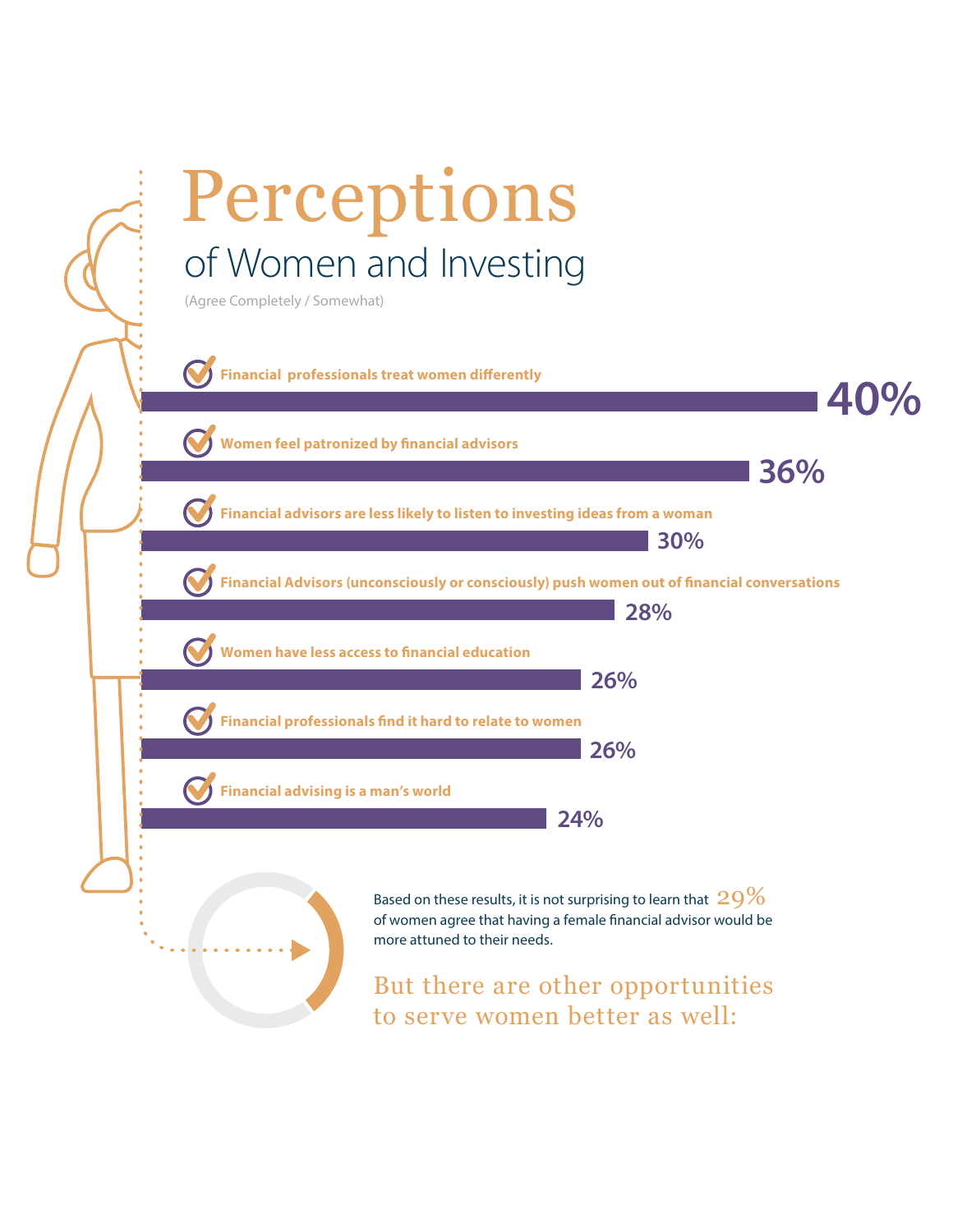

Soft skills can be a huge contributor to satisfaction levels, improving the relationship between women and their investment advisors. But perhaps just as important is to better understand the client.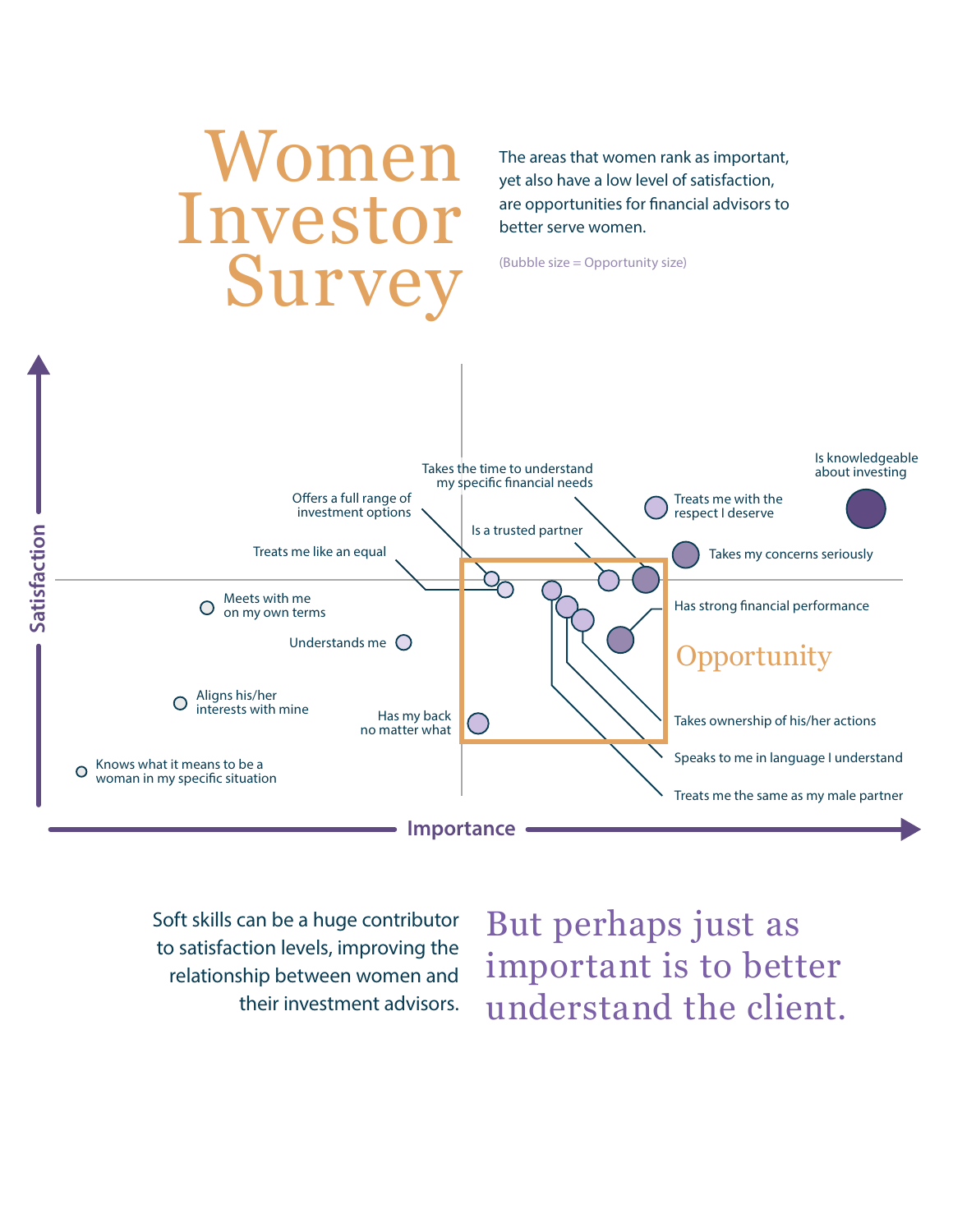# Deeper Dive

It is crucial for advisors to understand that women are not one large, homogenous group.

In fact, research shows that there are **four unique segments** of women that approach investing differently – and they each have different sets of needs.



The financial services industry can only unlock the power of women and investing if these unique client needs are taken into account.